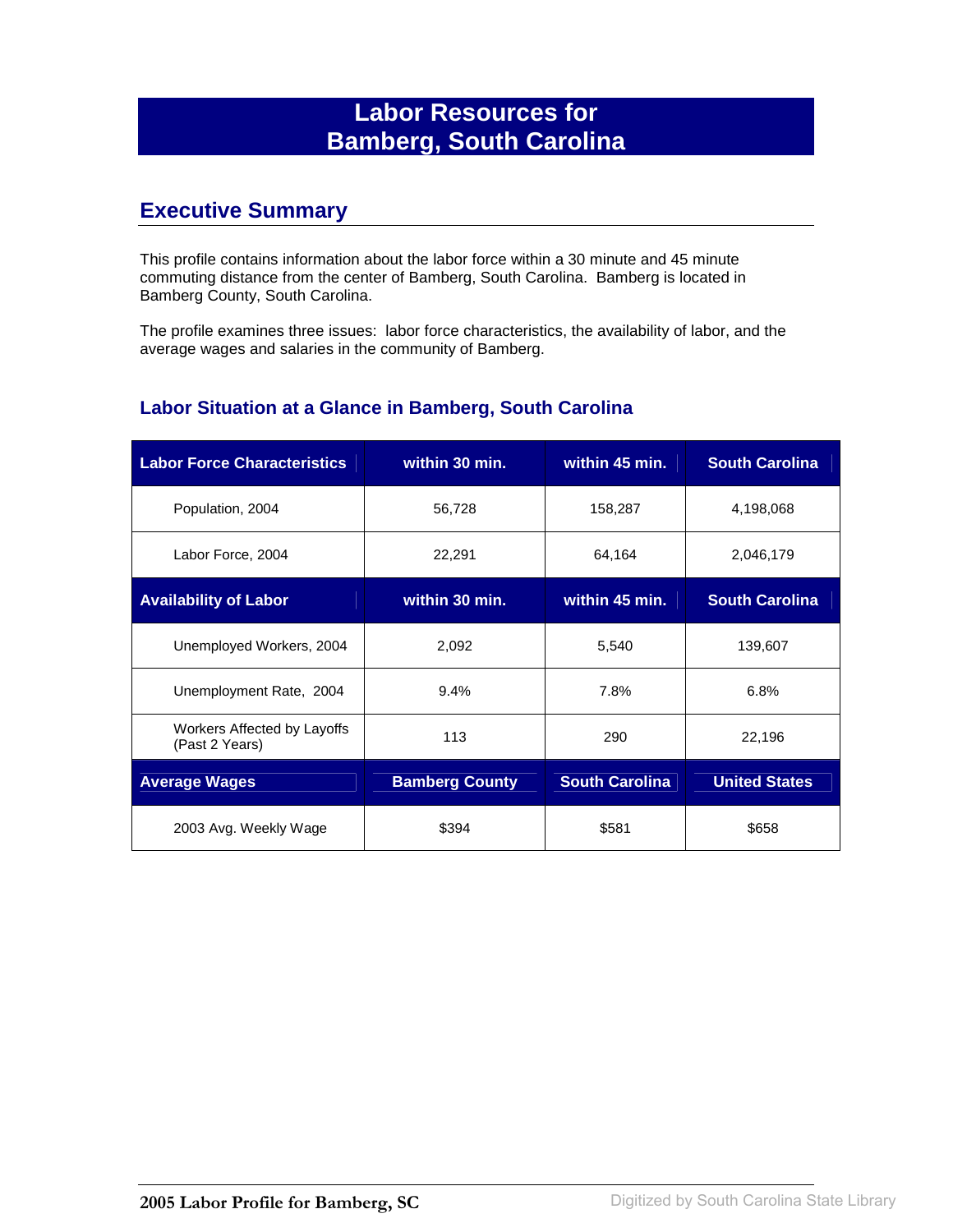## **Labor Force Characteristics for Bamberg, South Carolina**

The composition and size of a community's labor force is linked very closely with demographic and economic conditions and trends in the region. The following labor force profile provides basic information on the population base and labor force characteristics so that the reader can better assess labor force conditions in the community.

| <b>Labor Force</b>             |                              |                                                |                   |
|--------------------------------|------------------------------|------------------------------------------------|-------------------|
|                                | 30 min.<br><b>Drive time</b> | 45 min.<br><b>Drive time</b>                   | South<br>Carolina |
| Labor Force<br>2004            | 22,291                       | 64,164                                         | 2,046,179         |
| Change since<br>2000           | $-3,945$                     | $-7,140$                                       | 49,079            |
|                                |                              | <b>Population</b>                              |                   |
| Population 2004                | 56,728                       | 158,287                                        | 4,198,068         |
| Change since<br>2000           | 69                           | 3,729                                          | 186,056           |
| Projected<br>2010              | 69,459                       | 190,932                                        | 4,446,704         |
|                                |                              | <b>Gender Distribution</b>                     |                   |
| Male                           | 27,703                       | 77,636                                         | 2,040,261         |
| Female                         | 29,026                       | 80,652                                         | 2,132,454         |
|                                |                              | <b>Age Distribution</b>                        |                   |
| Ages 20-34                     | 11,107                       | 30,930                                         | 875,330           |
| Ages 35-49                     | 11,692                       | 33,773                                         | 925,330           |
| Ages 50-64                     | 10,298                       | 28,395                                         | 739,980           |
| 20-54<br>*Prime Working<br>Age | 26,805                       | 75,824                                         | 2,084,880         |
|                                |                              | <b>Highest Level of Educational Attainment</b> |                   |
| <b>High School</b>             | 17,381                       | 49,710                                         | 778,054           |
| Some College                   | 9,353                        | 28,121                                         | 500,194           |
| Associate<br>Degree            | 3,565                        | 10,059                                         | 173,428           |
| <b>Bachelors</b><br>Degree     | 5,942                        | 17,342                                         | 351,526           |
| Post Bachelor                  | 3,654                        | 10,046                                         | 178,529           |

\*Prime working age group: People between the ages of 18-54 are often referred to as the prime working age group. In staffing a new facility, prudent managers often prefer to staff its production work force with workers whose ages form a normal distribution curve. This provides for stability, flexibility and continuity of knowledge.

Source: 2004 Estimates Based on 2000 U.S. Census of Population and Woods and Poole, 2003 Edition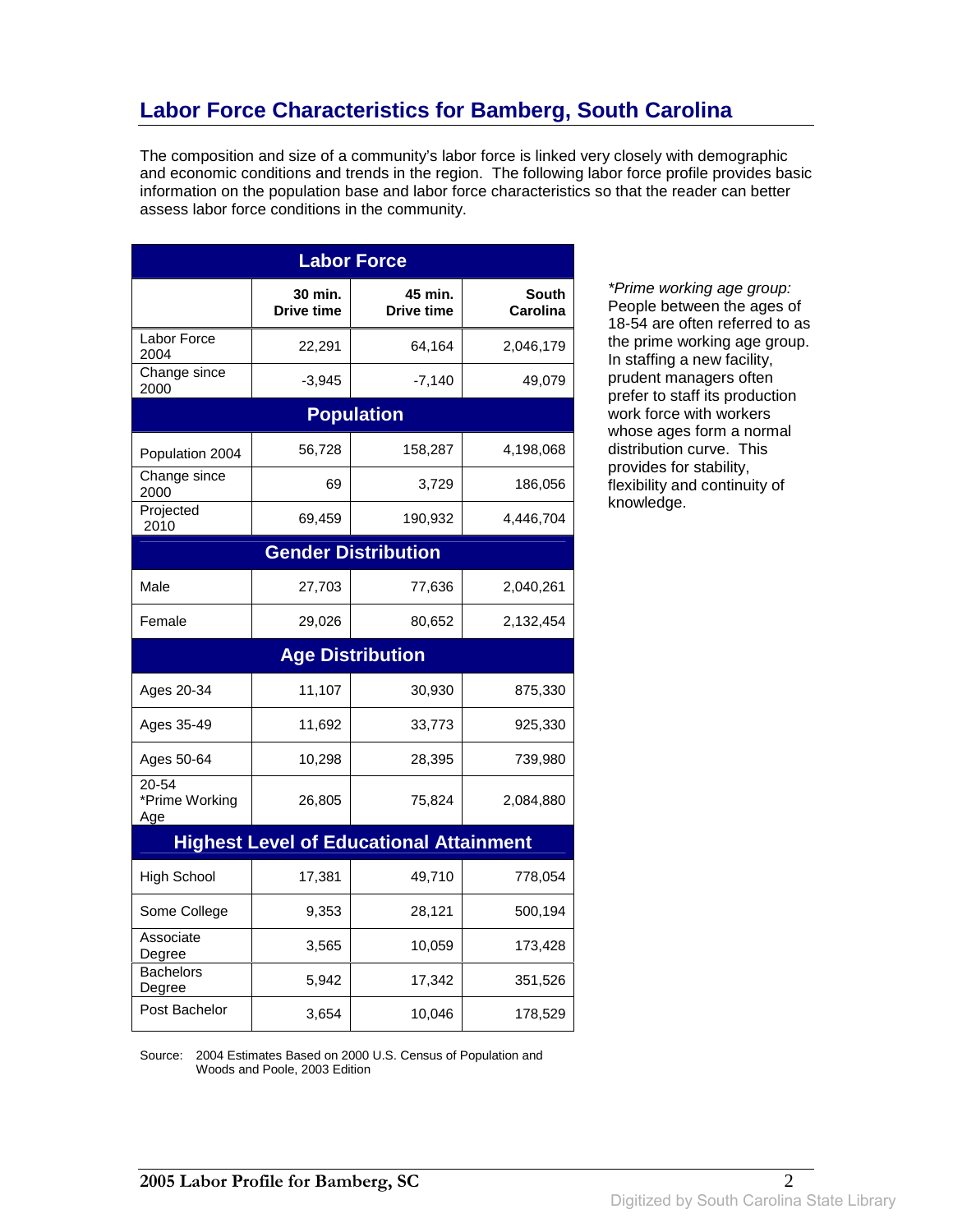# **Employment Characteristics for Bamberg, South Carolina**

| <b>Total Employment</b>                                                     |        |        |           |
|-----------------------------------------------------------------------------|--------|--------|-----------|
| 30 min.<br>South<br>45 min.<br>Drive time<br>Carolina<br>Drive time<br>Year |        |        |           |
| 2004                                                                        | 20.199 | 58,624 | 1,906,571 |

Total Employment data include all full and part-time wage and salaried workers in the area. These people may or may not reside in the area.

| <b>Monthly Employment by Sector</b><br><b>In Bamberg County</b>                                      |                |            |                 |
|------------------------------------------------------------------------------------------------------|----------------|------------|-----------------|
| Sector                                                                                               | 30 min.        | 45 min.    |                 |
|                                                                                                      | Drive time     | Drive time | South Carolina  |
| Agriculture, Forestry, Fishing and Hunting                                                           | 75             | 281<br>27  | 12,379          |
| <b>Mining</b><br><b>Utilities</b>                                                                    | 1<br>134       | 214        | 1,603<br>11,891 |
| <b>Construction</b>                                                                                  | 1,012          | 3,148      | 111,730         |
| <b>Manufacturing</b>                                                                                 | 4,047          | 11,001     | 275,573         |
| Wood product manufacturing                                                                           | 276            | 569        | 8,371           |
| Nonmetallic mineral product manufacturing                                                            | 7              | 143        | 9,155           |
| Primary metal manufacturing                                                                          | 3              | 41         | 6,317           |
| Fabricated metal product manufacturing                                                               | 322            | 691        | 27,357          |
| Machinery manufacturing                                                                              | 439            | 985        | 21,278          |
| Computer and electronic product<br>manufacturing                                                     | 153            | 353        | 7,666           |
| Electrical equipment and appliance mfg.                                                              |                |            | 10.748          |
| Transportation equipment manufacturing                                                               | 307            | 708        | 30,932          |
| Furniture and related product manufacturing                                                          | 14             | 36         | 4,225           |
| Miscellaneous manufacturing                                                                          | 6              | 29         | 7,846           |
| Food manufacturing                                                                                   | 18             | 68         | 17,832          |
| Beverage and tobacco product<br>manufacturing                                                        |                |            | 1,445           |
| Textile mills                                                                                        | 734            | 1,762      | 40,207          |
| Textile product mills                                                                                | $\overline{c}$ | 28         | 9,724           |
| Apparel manufacturing                                                                                |                |            | 5,321           |
| Paper manufacturing                                                                                  |                | 5          | 14,710          |
| Printing and related support activities                                                              | 37             | 98         | 7,327           |
| Petroleum and coal products manufacturing                                                            |                |            | 288             |
| Chemical manufacturing                                                                               | 184            | 442        | 21,659          |
| Plastics and rubber products manufacturing                                                           | 3              | 201        | 23,054          |
| <b>Wholesale Trade</b>                                                                               | 239            | 719        | 62,523          |
| <b>Retail Trade</b>                                                                                  | 2,719          | 6,844      | 224,031         |
| <b>Transportation and Warehousing</b>                                                                | 93             | 550        | 46,941          |
| <b>Education and Health Services</b>                                                                 | 3,494          | 7,484      | 156,232         |
| <b>Leisure and Hospitality</b>                                                                       | 2,233          | 5,931      | 192,748         |
| <b>Professional and Business Services</b><br>2003 Covered Wages, SC Employment Securities Commission | 777            | 3,161      | 186,481         |

Source: 2003 Covered Wages, SC Employment Securities Commission

**2005 Labor Profile for Bamberg, SC** 3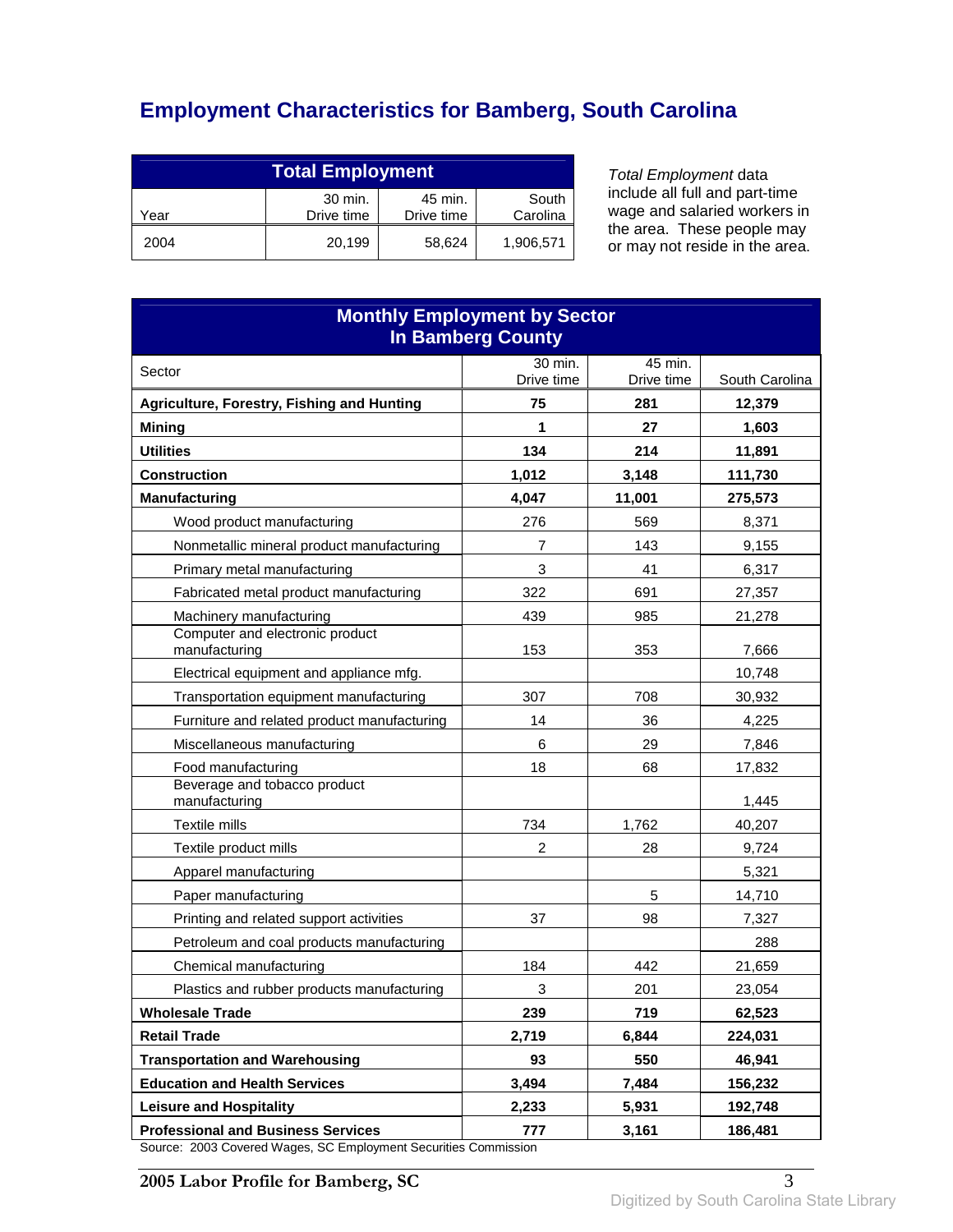| <b>Largest Industries by Total Employment</b><br>In Bamberg County |         |                                |            |           |
|--------------------------------------------------------------------|---------|--------------------------------|------------|-----------|
| Company Name                                                       | City    | <b>Primary Product/Service</b> | Employment | Date Est. |
| Nibco-Denmark Div                                                  | Denmark | Pipe fittings                  | 198        | 1984      |
| Delavan Spray<br>Technologies/Goodrich<br>Corp                     | Bamberg | Oil burner nozzles             | 175        | 1968      |
| <b>Rockland Industries</b>                                         | Bamberg | Coating & printing of fabric   | 145        | 1965      |
| Lifetime Doors Inc                                                 | Denmark | Flush doors                    | 103        | 1961      |
| Phoenix Specialty Mfg Co<br>Inc                                    | Bamberg | Washers                        | 90         | 1966      |
| <b>Tobul Accumulator Inc</b>                                       | Bamberg | Hydraulic accumulators         | 63         | 1980      |
| Kearse Manufacturing Co                                            | Olar    | Hardwood veneers               | 60         | 1924      |
| KinSouth                                                           | Denmark | Food service machinery         | 38         | 1996      |
| Southeastern Fiberglass<br>Products                                | Bamberg | Fiberglass products            | 35         | 1986      |
| Coastal Lumber Co                                                  | Denmark | Lumber                         | 35         | 1969      |
| N.A. Filtration/dba<br>International Reinforced<br>Plastics        | Denmark | Fiberglass products            | 33         | 1966      |

### **Employer-Employee Relationship**

Employer-employee relations in South Carolina are very stable and the state consistently ranks as one of the least unionized in the nation. In 2004, only 4.5 percent of the state's workers were members of a labor union. Additionally, the state has consistently had one of the lowest work stoppage rates in the United States. On average, less than .01 percent of working time was lost due to strikes in manufacturing and non-manufacturing industries combined.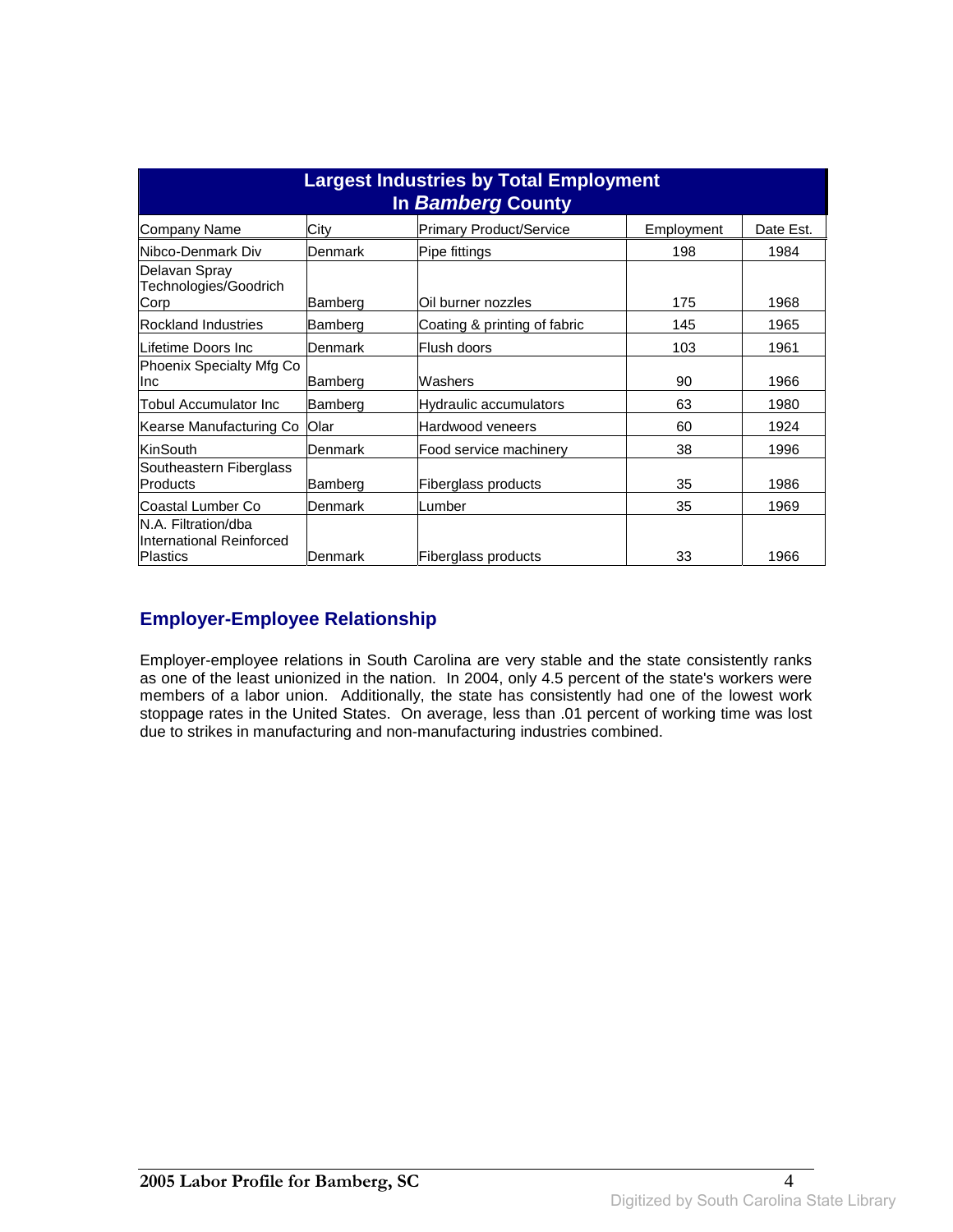### **Labor Force Participation & Unemployment**

| <b>Labor Force Participation &amp; Unemployment</b> |                       |                       |                |  |
|-----------------------------------------------------|-----------------------|-----------------------|----------------|--|
| Year                                                | 30 min.<br>Drive time | 45 min.<br>Drive time | South Carolina |  |
| Labor Force<br>(2004)                               | 22,291                | 64,164                | 2,046,179      |  |
| Labor Force<br>Change from 2000                     | $-3,945$              | $-7,140$              | 49,079         |  |
| Labor Force<br><b>Participation Rate</b>            | 39%                   | 41%                   | 49%            |  |
| Unemploy-<br>ment (2004)                            | 2,092                 | 5,540                 | 139.607        |  |
| Unemployment<br>Rate                                | $9.4\%$               | 7.8%                  | 6.8%           |  |

The labor force participation rate is the percentage which results from dividing the labor force count by the total population.

Unemployment reflects the total number of persons who do not have a job and are actively seeking employment.

#### **Other Potential Sources of Labor Supply**

| <b>Total Jobs Lost</b><br><b>Due to Mass Closings and Layoffs</b><br><b>Past Two Years</b> |                       |                       |                |
|--------------------------------------------------------------------------------------------|-----------------------|-----------------------|----------------|
| Sector                                                                                     | 30 min.<br>Drive time | 45 min.<br>Drive time | South Carolina |
| Total                                                                                      | 113                   | 290                   | 22,196         |
| Manufacturing                                                                              | 105                   | 241                   | 19,196         |
| <b>Distribution</b>                                                                        | 8                     | 36                    | 1,213          |
| Service                                                                                    |                       | 12                    | 1,745          |
| Other                                                                                      |                       |                       | 42             |

Recent closings and layoffs are a rich source of skilled and experienced labor for companies seeking to locate or expand in a given area. Industries in which layoffs and closings occur can provide some indication of the skills and knowledge-base of many unemployed and underemployed workers in a region.

| <b>Commuters to Other Areas</b>                                  |       |        |        |  |
|------------------------------------------------------------------|-------|--------|--------|--|
| 30 min.<br>45 min.<br>South Carolina<br>Drive time<br>Drive time |       |        |        |  |
| Commuters to<br>other areas                                      | 6.871 | 22,569 | 31,833 |  |

Source: 2000 U.S. Census of Population

 Workers commuting to places outside their residence are a significant source of experienced labor for new and expanding industries. These workers may be willing to consider an opportunity for employment nearer their place of residence.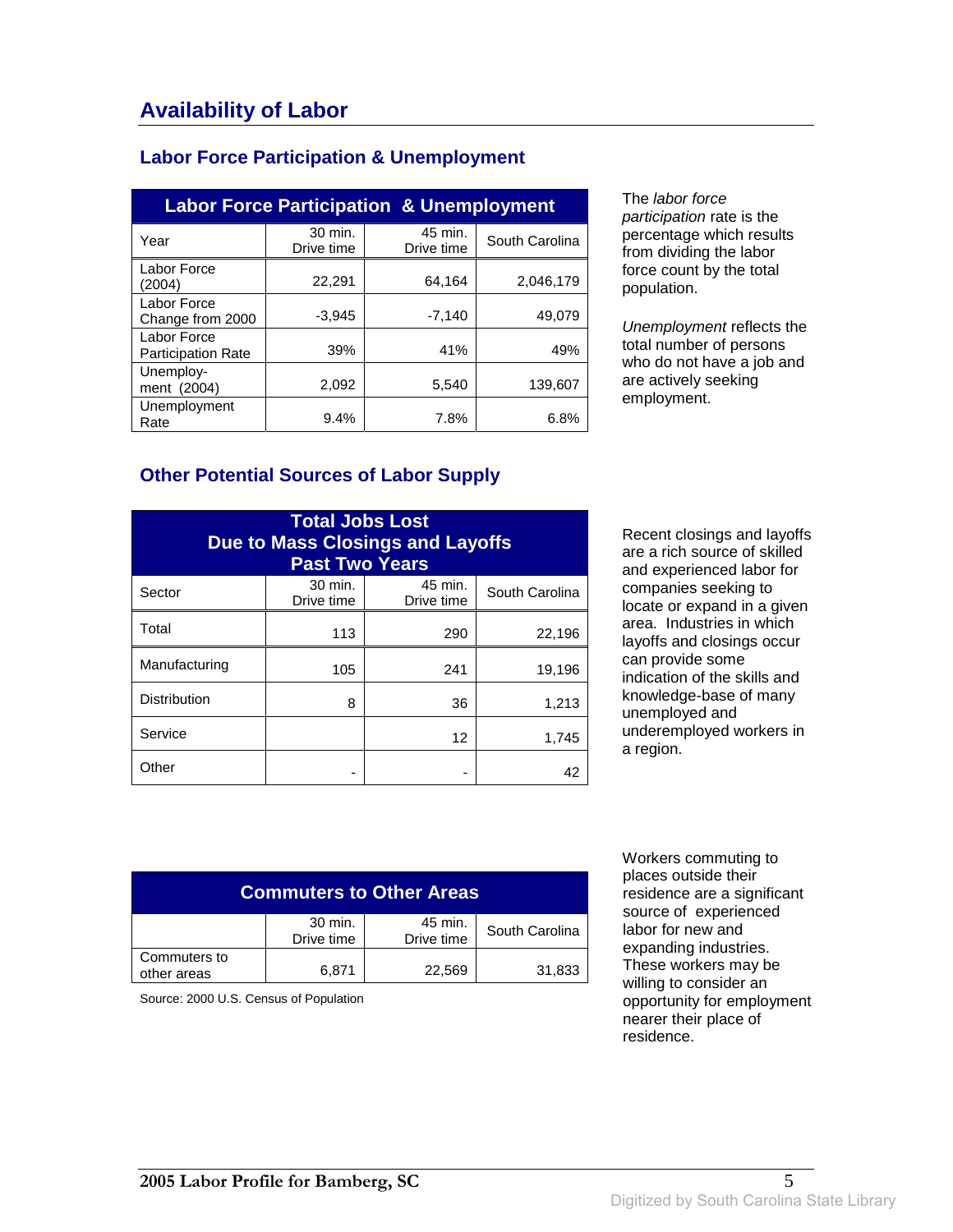# **Recent Graduates of South Carolina's Colleges and Universities**

| <b>Certificates/Degrees Conferred</b><br><b>From Technical Colleges</b><br>in Select Degrees Within 45 Minute Drive Time of Bamberg County, SC |                                                        |  |  |
|------------------------------------------------------------------------------------------------------------------------------------------------|--------------------------------------------------------|--|--|
| Degree Area                                                                                                                                    | Two Year Certificates/Degrees Conferred<br>2002 - 2004 |  |  |
| Computer and Information Sciences (Total)                                                                                                      | 126                                                    |  |  |
| Data Processing Technology                                                                                                                     | 110                                                    |  |  |
| Engineering Technologies (Total)                                                                                                               | 54                                                     |  |  |
| Electrical , Electronic & Communications                                                                                                       | 10                                                     |  |  |
| Mechanical Engineering/Tech                                                                                                                    | $\star$                                                |  |  |
| Mechanic & Repair Technologies (Total)                                                                                                         | 69                                                     |  |  |
| Industrial Electronics                                                                                                                         | 44                                                     |  |  |
| <b>HVAC</b>                                                                                                                                    | *                                                      |  |  |
| Precision Production (Total)                                                                                                                   | 59                                                     |  |  |
| 25<br>Machine Tool Technology/Machinist                                                                                                        |                                                        |  |  |

| <b>Graduation From South Carolina's</b><br><b>Four Year Colleges and Universities</b><br><b>In Select Degrees</b> |                  |                               |  |
|-------------------------------------------------------------------------------------------------------------------|------------------|-------------------------------|--|
|                                                                                                                   |                  | Degrees Conferred (2002-2004) |  |
|                                                                                                                   | <b>Bachelors</b> | Post- Grad                    |  |
| Computer and Information<br>Science (Total)                                                                       | 910              | 108                           |  |
| <b>Computer Engineering</b>                                                                                       | 150              | 149                           |  |
| <b>Computer Programming</b>                                                                                       | 12               | 5                             |  |
| Engineering & Related<br>Technologies (Total)                                                                     | 1,316            | 786                           |  |
| <b>Chemical Engineering</b>                                                                                       | 136              | 38                            |  |
| <b>Electrical Engineering</b>                                                                                     | 257              | 150                           |  |
| Industrial Engineering                                                                                            | 78               | 44                            |  |
| Mechanical Engineering                                                                                            | 268              | 95                            |  |
| Business Admin &<br>Management                                                                                    | 4,754            | 1,018                         |  |
| International Business/Trade                                                                                      | 178              | 276                           |  |

Source: South Carolina Commission on Higher Education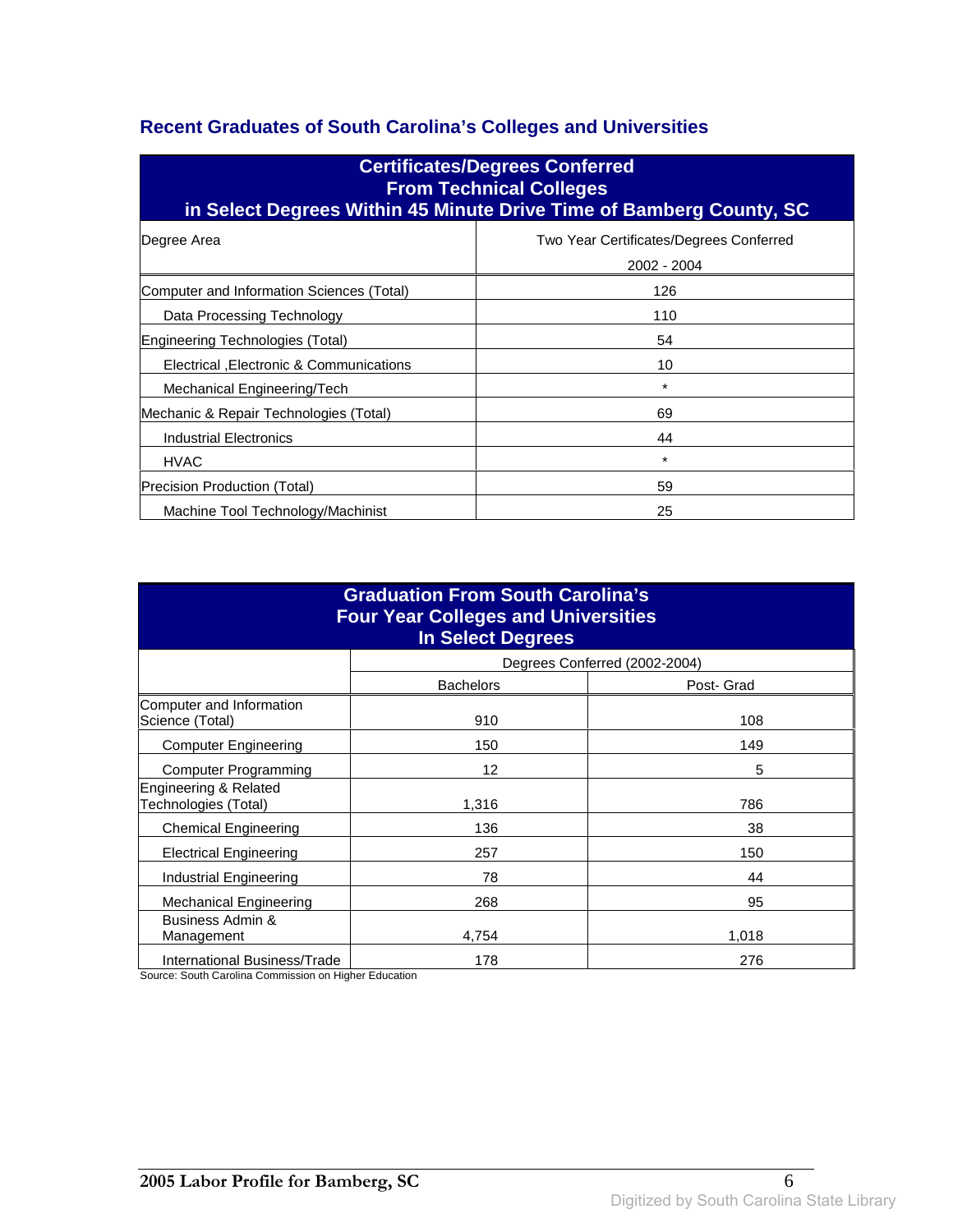### **Wages and Salaries**

| <b>Average Wage and Salary</b><br><b>Comparison</b> |                   |                |                      |
|-----------------------------------------------------|-------------------|----------------|----------------------|
| Sector                                              | Bamberg<br>County | South Carolina | <b>United States</b> |
| Avg. Weekly<br>Wages*                               | \$394             | \$581          | \$658                |
| Avg. Annual<br>Salary*                              | \$20,488          | \$30,240       | \$37,508             |
| Avg. Hourly Prod.<br>Wages**                        | N/A               | \$14.73        | \$16.14              |

\*Covered Wages and Employment, 2003, SC Employment Securities Commission

\*\* Employment & Earnings, 2004, U.S. Department of Labor

| <b>Average Annual Salary</b><br><b>Manufacturing Sectors, 2004</b> |                       |                |  |
|--------------------------------------------------------------------|-----------------------|----------------|--|
| Sector                                                             | <b>Bamberg County</b> | South Carolina |  |
| <b>Manufacturing Total</b>                                         | \$27,787              | \$39,027       |  |
| Wood product                                                       | \$17,950              | \$30,808       |  |
| Nonmetallic mineral product                                        | ***                   | \$39,031       |  |
| Primary metal                                                      | ***                   | \$49,695       |  |
| Fabricated metal product                                           | \$33,015              | \$37,533       |  |
| Machinery                                                          | ***                   | \$39,952       |  |
| Computer and electronic product                                    | ***                   | \$40,186       |  |
| Electrical equipment and appliance                                 | ***                   | \$40,178       |  |
| Transportation equipment                                           | ***                   | \$44,099       |  |
| Furniture and related product                                      | ***                   | \$27,907       |  |
| Miscellaneous                                                      | ***                   | \$34,350       |  |
| Food                                                               | ***                   | \$26,620       |  |
| Beverage and tobacco product                                       | ***                   | \$35,765       |  |
| <b>Textile mills</b>                                               | ***                   | \$31,898       |  |
| Textile product mills                                              | ***                   | \$25,618       |  |
| Apparel                                                            | ***                   | \$23,705       |  |
| Paper                                                              | ***                   | \$55,139       |  |
| Printing and related support<br>activities                         | ***                   | \$36,634       |  |
| Petroleum and coal products                                        | ***                   | \$49,113       |  |
| Chemical                                                           | ***                   | \$50,870       |  |
| Plastics and rubber products                                       | ***                   | \$46,620       |  |

\*\*\*Indicates data suppressed

Source: Covered Wages and Employment, SC Employment Securities Commission